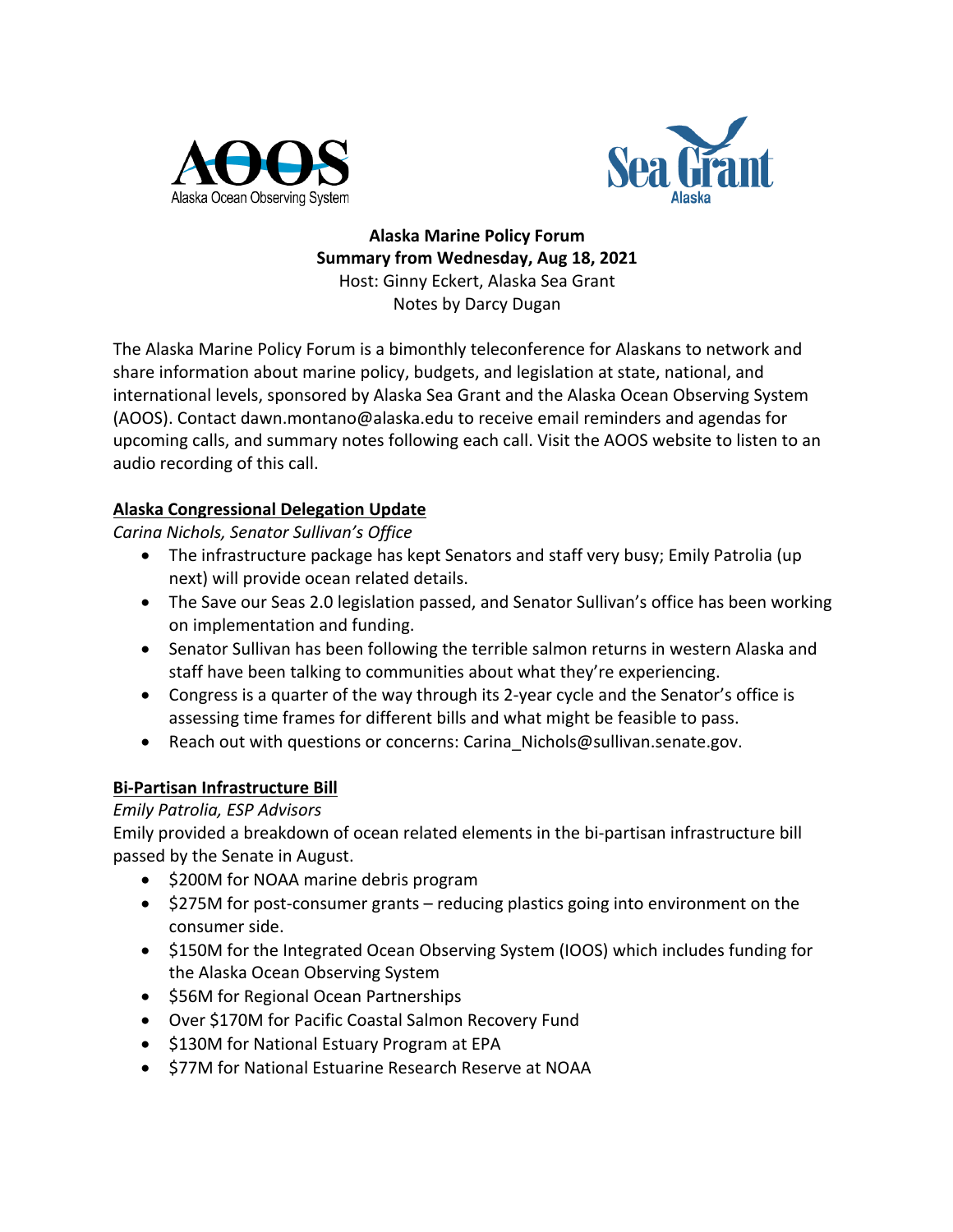• \$500M for the STORM Act which helps states establish revolving funds for loans to do mitigation projects for natural disasters

Next steps for the Congressional budget:

- The House will likely amend the infrastructure bill and then send it to a conference committee, after which it will need another vote.
- Democrats have decided to pass what they're calling the "Social aspects of infrastructure" bill which will be \$3.5 trillion. The Senate has already passed the framework for building the bill – no policy is included yet but there are assignments for senate committees to complete by Sept 15. It's around \$3 billion headed to Senate commerce committee (which is in charge of NOAA, the Coast Guard, NSF, etc). Senator Cantwell is the chairwoman.
- The House won't take up the bipartisan infrastructure package until they have the Democratic-only budget reconciliation package. There's been some pushback from more moderate members of the party. The House was called back into session on Aug 23 where they'll be voting on the framework of the budget resolution bill. It's possible they could also vote on the bi-partisan infrastructure package too.
- Sept 30 is the end of the fiscal year; if Congress can't pass appropriations bills or a continuing resolution, funding will expire. A continuing resolution is most likely.
- There is also a budget cap issue looming. If Congress fails to pass an increase in the budget cap, U.S. loans will go into default. Democrats declined to include the budget cap in the budget reconciliation package so it will need to be passed by both parties. Minority leader McConnell has said he will not support raising the budget cap.

### **Summary of the Recent IPCC Report**

#### *Danielle Meeker, Alaska Center for Climate Assessment and Policy, UAF*

- The Intergovernmental Panel on Climate Chance (IPCC) is a body of the United Nations established in 1988 and publishes assessments every 6-7 years. This is the 6<sup>th</sup> assessment report.
- Each assessment is made up of 3 reports, each by a different working group. The recently released report is the first of the series and focuses on the physical science basis for climate change. The second report is due in February will examine human dimensions, and the third report due in March will look at mitigation strategies for reducing greenhouse gas emissions.
- Each of these reports will feed into the "global stock take" in 2023 where the UN will examine each country's progress in meeting the pledges under the Paris Agreement.
- The assessment reports summarize the state of the science; no new research was conducted solely for this report.
- In the assessment process, the PICC identifies where there is scientific agreement in different areas (consensus or near consensus), where there is uncertainty, and what additional research is needed.
- The report is high level and is almost 4,000 pages. Alaska is mentioned several times; the Arctic is mentioned more often.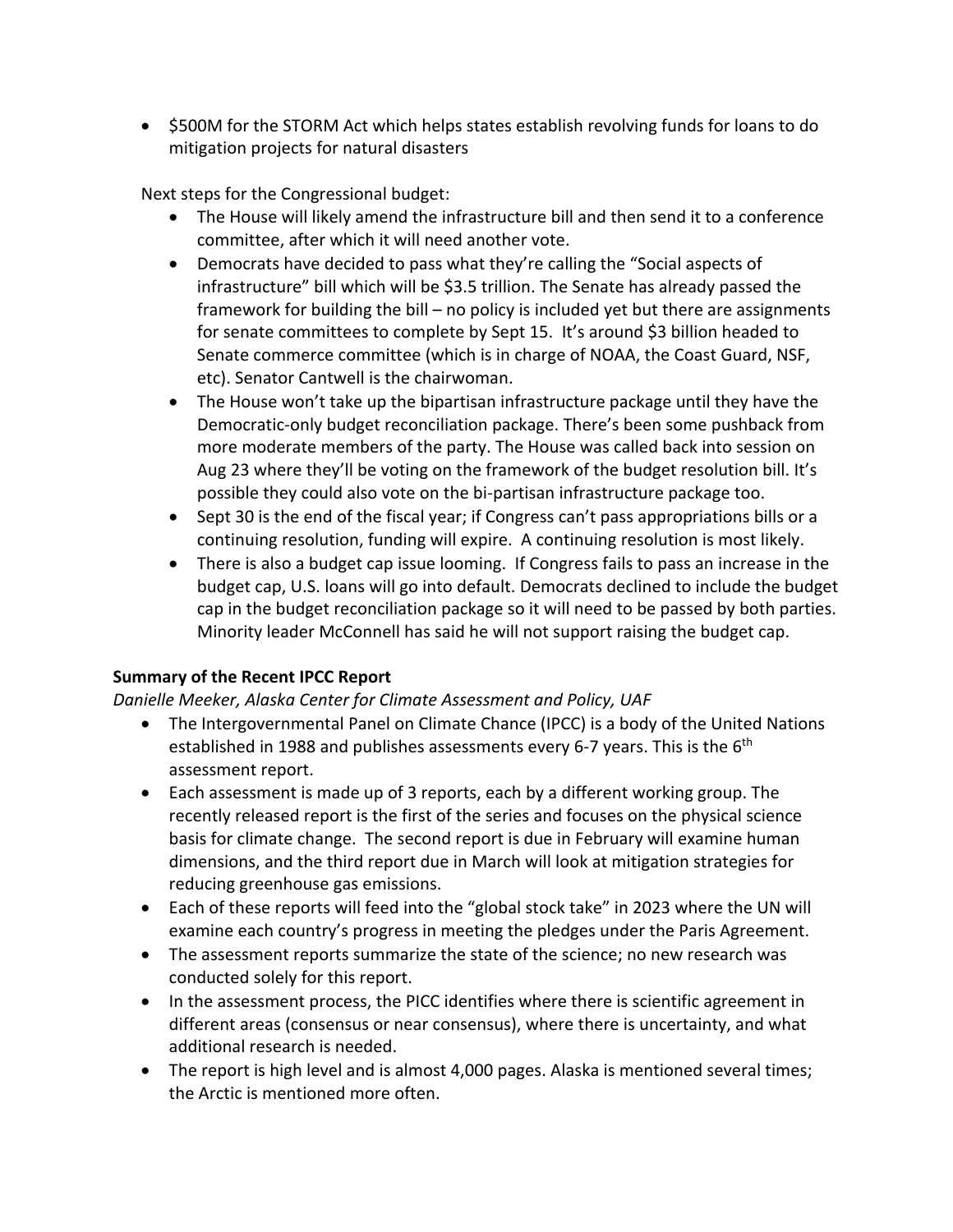Main take homes from the recent report:

- The IPCC concludes unequivocally that human influence has warmed the atmosphere, ocean and land. This is the strongest language it has used to discuss human influence. The report concludes human activity is responsible for 1 degree C warming since industrial revolution in the late 1800s.
- Under every possible emissions scenario, the average global temperature is expected to increase by 1.5 C above preindustrial levels in the next 20 years.
- Models show that under the two scenarios of greatest emissions reductions, global temperature increase would stay under 2 degrees C.
- Under these scenarios, Alaska will continue to see declines in sea ice, thawing permafrost, increased flooding and erosion, and other impacts.
- Human induced climate change is responsible for weather and climate extremes around the globe such as heat waves, drought, heavy precipitation, etc. The field of "attribution science" has advanced since the last assessment and provided a look at whether these phenomena would have happened in the absence of climate change.
- The changes described are irreversible and will get bigger over time. We can expect loss of sea ice, snow cover, and permafrost as well as heat waves, and extreme storms.
- The Arctic will experience a complete loss of sea ice by mid-century under most scenarios, and the ice-free season will extend until September. Arctic warming will continue to increase at twice the rate of the rest of the world, and warm days are expected to warm three times faster than global average.
- There is not enough evidence to say if a tipping point like the disintegration of the Antarctic ice sheet or loss of the Amazon or boreal forests will be reached, but those also cannot be ruled out.
- The report stresses the need to reduce methane emissions. Methane does not persist in atmosphere as long as CO2 but it's warming capacity is 84% times more than CO2 and it accounts for 25% of the emissions we've seen so far. Report suggest reducing methane from agriculture and oil and gas would produce benefits for both climate and air quality.

There are many national and international Arctic climate assessments and their summaries for policy makers are still usually very long. Danielle is working on pulling out the Alaska-specific messages from each of those reports to create something digestible for Alaska policy makers.

Danielle is also a liaison to US Global Change Research Program (USGCRP**)**. USGCRP and the National Climate Assessment will be joining Alaska forums in spring 2022 to listen to discussion and needs.

### **OTHER UPDATES**

*Ginny Eckert, Alaska Sea Grant* Alaska Sea Grant has open position in Dillingham which closes at the end of August. https://careers.alaska.edu/en-us/job/517326/alaska-sea-grant-marine-advisory-programfaculty